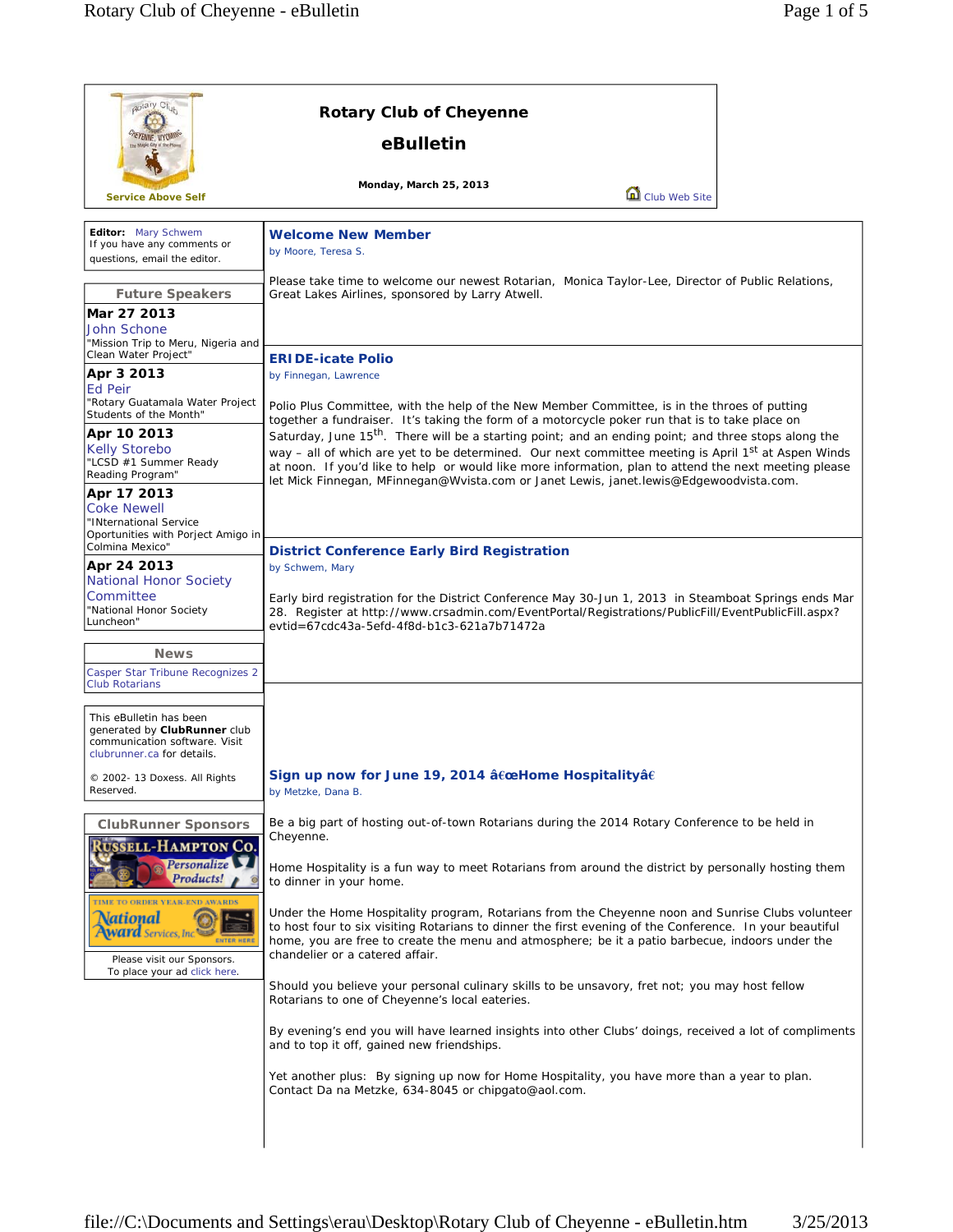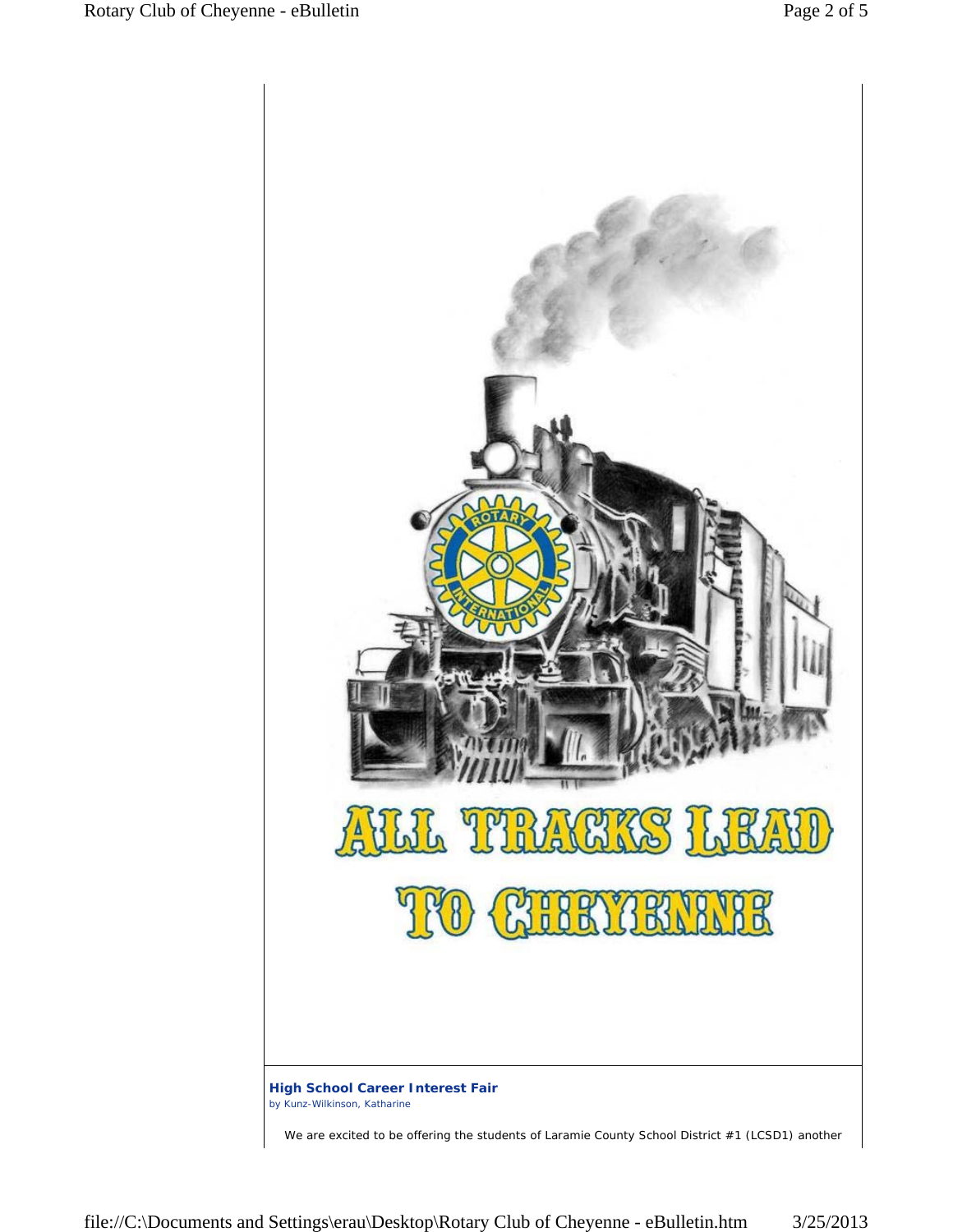GREAT career interest fair! South High School will be hosting its 2<sup>nd</sup> annual career interest fair for all high school-aged youth in the district on Thursday, April 18 from 11:15 AM – 2:00 PM in collaboration with LCSD1, Laramie County Community College Workforce and Community Development and the WY Department of Workforce Services Cheyenne Workforce Center. Last year, your presence at the fair was fantastic! The attendance surpassed the committee's expectations. In our first year, we had over 1,000 students and 100 careers represented. Students' feedback was very positive and even today, students have referenced their experience at the career fair as they talk about their future plans and career choices. For more information , Please contact Katherine Wilkinson by e-mail at kwilkinson@kkwconsulting.net. **Club Service Opportunity** *by Schwem, Mary* Club Service/Meetings is looking for 3-4 volunteers to fill a newly established A/V Committee. The volunteers will be responsible for all A/V at weekly meetings – this includes setting up the computer for weekly meetings, coordinating all audio visuals for the meeting (songs, power-points and program presentations), adjusting microphone volume, etc. If interested, please contact Sabrina Lane, slane@lcc.wy.us. **6th Annual Cranium Cup** *by Wagner, Lee* Dust off your gray matter. Focus your concentration . Test your mental acumen. Show-off your amazing knowledge of trivia (important and otherwise). Once again it is time to start gearing up for the 6th Annual Cheyenne Rotary Foundation Cranium Cup. Mark your calendars! The big night this year is Friday, April 12th, in the Grand Ballroom of the Holiday Inn. Now is the time to organize your teams! The cost per team again this year is only \$800 which includes: a tasty plated dinner for eight (8), the exciting competition, a evening of unequalled entertainment, and fabulous TROPHIES! Sponsorships Available In addition to sponsoring a team, your company, organization, or you personally, can help the local Cheyenne Rotary Foundation achieve its annual fundraising goal by becoming a direct sponsor of the Cranium Cup. Sponsor levels are: Platinum Level  $= $750$  and over Gold Level = \$500-\$749 Silver Level = \$250-\$499 Please contact us to secure your team reservation, or make a sponsorship commitment. Lynne Boomgaarden Khale Lenhart The Lee Wagner CC Committee CC Committee CC Committee 307-426-4104 307-632-0541 307-634-7755 Lynne@sbwyolaw.com klenhart@hirstapplegate.com leewagner@kgwn.tv file://C:\Documents and Settings\erau\Desktop\Rotary Club of Cheyenne - eBulletin.htm 3/25/2013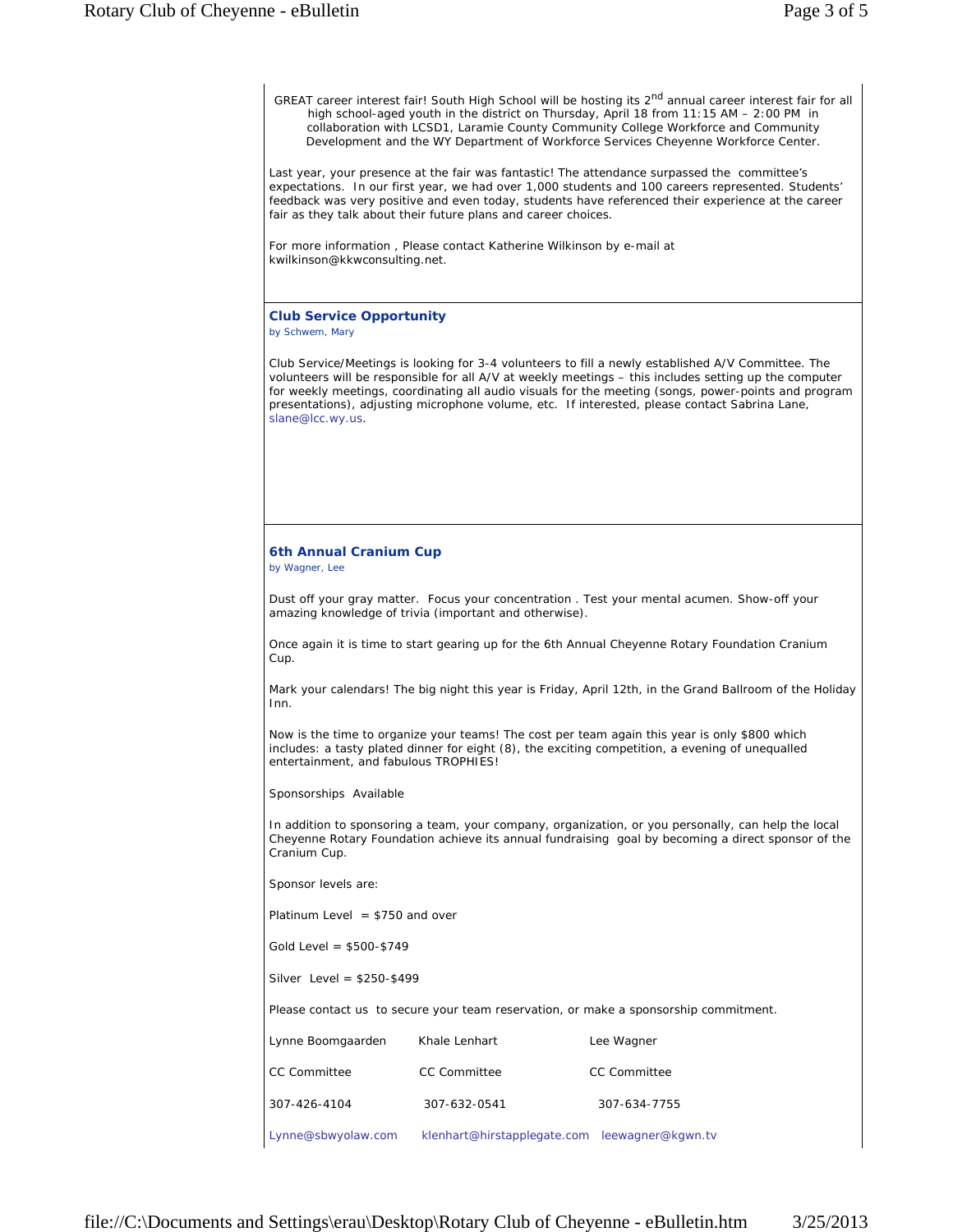| Have You Considered a Recurring Gift to the Rotary Foundation?<br>by Schwem, Mary                                                    |                                                                                                                                                                                                            |
|--------------------------------------------------------------------------------------------------------------------------------------|------------------------------------------------------------------------------------------------------------------------------------------------------------------------------------------------------------|
| quarterly however you prefer. Follow the instructions through the link:<br>http://www.rotary.org/contribute. You'll be glad you did. | One of the ways we can give to the Rotary Foundation is through recurring giving. Registration is<br>easy. You choose the amount and it can be automatically charged to your credit card monthly or        |
| Please Report Make-Up Meetings on the Back of the Attendance Card<br>by Moore, Teresa S.                                             |                                                                                                                                                                                                            |
| name and the date. By doing so, you will be given credit for attendance.                                                             | If you attend another Club's meeting, a committee meeting or participate in any club sponsored<br>activity, please be sure to note it on the back of the attendance card. You just need the activity, your |
| 2012-13 Club Directors and Committee Chairs<br>by Schwem, Mary                                                                       |                                                                                                                                                                                                            |
| Club Service/Meetings - Sabrina Lane                                                                                                 | <b>Club Service/Public Relations - Kim Withers</b>                                                                                                                                                         |
| Programs - Brittany Ashby                                                                                                            | National Honor Society Insert - Amanda Esch                                                                                                                                                                |
| Inspiration - Janet Lewis                                                                                                            | Media/Photographer - Katharine Kunz-Wilkinson                                                                                                                                                              |
| Music- Sylvia Hackl                                                                                                                  | Website - Mary Schwem                                                                                                                                                                                      |
| Valentine's Day Lunch - Darcee Snider                                                                                                | COG - Mary Schwem                                                                                                                                                                                          |
| Historian - Dave Foreman                                                                                                             | <b>Club Directory - Tim Ellis, Mick Finnegan, Ed Wallace</b>                                                                                                                                               |
| <b>Banners - Jeannie Martinez</b>                                                                                                    | We Care - Mary Carroll                                                                                                                                                                                     |
| <b>By-Laws - Scott Meier</b>                                                                                                         | Facebook - Brittany Ashby                                                                                                                                                                                  |
|                                                                                                                                      | Radio & Print PSA's - David Bush                                                                                                                                                                           |
|                                                                                                                                      | Television PSA's - Lee Wagner                                                                                                                                                                              |
| Club Service/Activities - Randy Ford                                                                                                 | New Generations/RYLA - Chris Church                                                                                                                                                                        |
| Cranium Cup - Lee Wagner                                                                                                             | Highway Cleanup - Wayne Johnson                                                                                                                                                                            |
| New Projects - Bob Womack                                                                                                            | <b>RYLA - Lori Schoene</b>                                                                                                                                                                                 |
| Polio Plus - Mick Finnegan                                                                                                           | Young RYLA - Kelly Wright                                                                                                                                                                                  |
| Rotarian Spotlight - Harry LaBonde                                                                                                   | LCCC Rotaract - Jerri Griego                                                                                                                                                                               |
| Peaches - Derek Baker                                                                                                                | Community Rotaract - George McIlvaine /<br>Snider<br>Darcee                                                                                                                                                |
|                                                                                                                                      | Interact - Lori Milllin - Central                                                                                                                                                                          |
|                                                                                                                                      | Sylvia Hackl - East                                                                                                                                                                                        |
|                                                                                                                                      | Chad Craig - South                                                                                                                                                                                         |
| Memebership/Vocational Service - Lori Millin                                                                                         | <b>Community Service - Derek Baker</b>                                                                                                                                                                     |